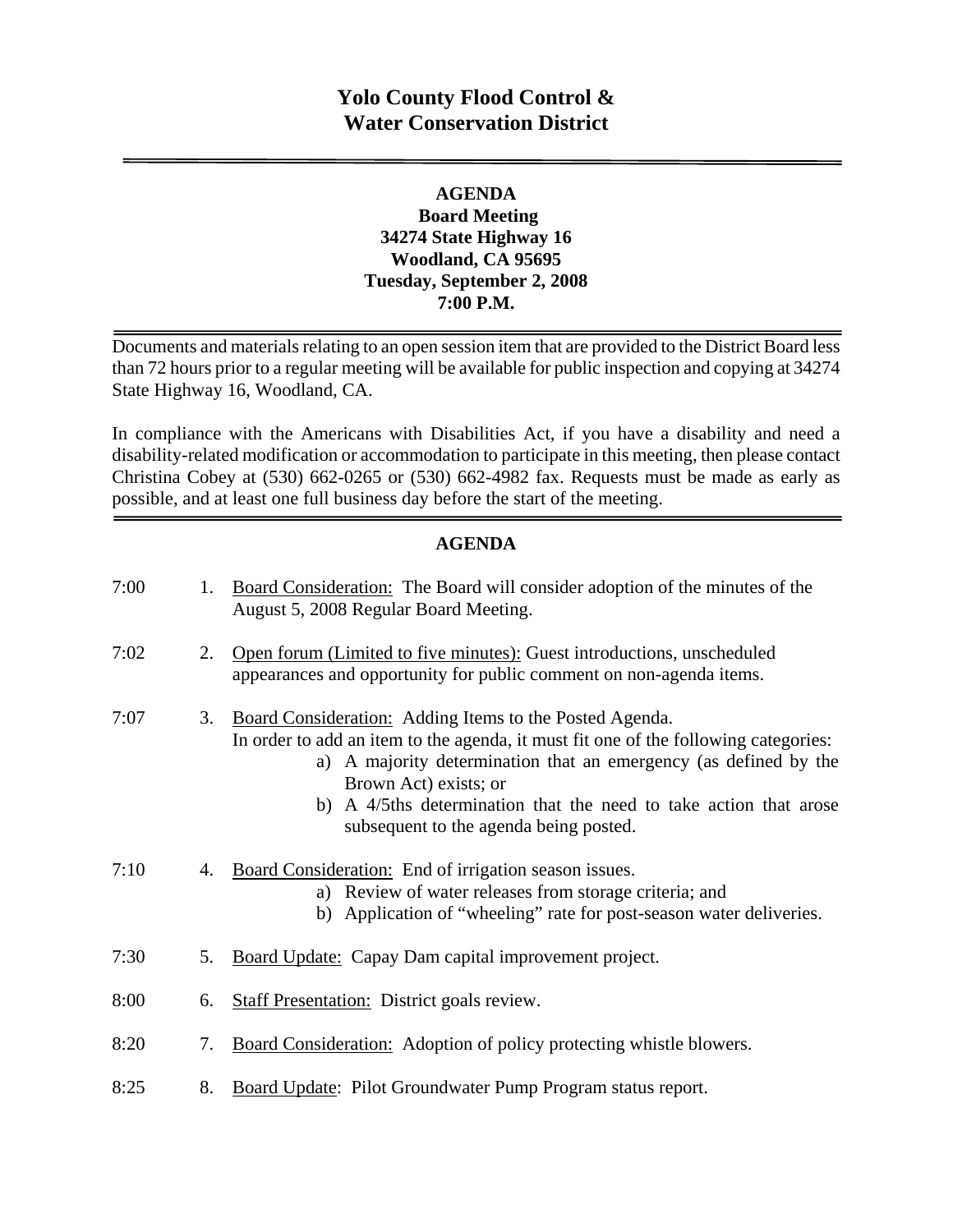| 8:30 | 9. | Directors' Reports: Each member of the Board will have the opportunity to report<br>on meetings and conferences attended during the prior month on behalf of the<br>District.                                                                                             |
|------|----|---------------------------------------------------------------------------------------------------------------------------------------------------------------------------------------------------------------------------------------------------------------------------|
| 8:35 |    | 10. Attorney's Report: The District's attorney will report on the following:<br>a) Current legal and legislative activities.                                                                                                                                              |
| 8:45 |    | 11. General Manager's Report: The Board will receive a report from the General<br>Manager or designated representatives regarding current general activities and<br>projects of the District.<br>a) General Activities<br>b) Operations, Maintenance and Water Conditions |
| 8:55 |    | 12. General Discussion: Opportunity for Board members to ask questions for<br>clarification, provide information to staff, request staff to report back on a<br>matter, or direct staff to place a matter on a subsequent agenda.                                         |
| 9:00 |    | 13. Board Consideration: The Board will consider the approval and the payments of<br>bills.                                                                                                                                                                               |
| 9:05 |    | 14. Adjourn                                                                                                                                                                                                                                                               |

The public may address the Board concerning an agenda item either before or during the Board's consideration of that agenda item. Public comment on items within the Board's jurisdiction is welcome, subject to reasonable time limits for each speaker. Upon request, agenda items may be moved up to accommodate those in attendance wishing to address that item. Times listed for consideration of agenda items are approximate only. The Board may consider any agenda item at any time during the Board meeting.

I declare that the foregoing agenda was posted at the office of the Yolo County Flood Control and Water Conservation District, 34274 State Highway 16, Woodland, CA on August 28, 2008.

By: \_\_\_\_\_\_\_\_\_\_\_\_\_\_\_\_\_\_\_\_\_\_\_\_\_\_\_\_\_\_\_\_\_\_\_\_\_

Christina Cobey, Administrative Assistant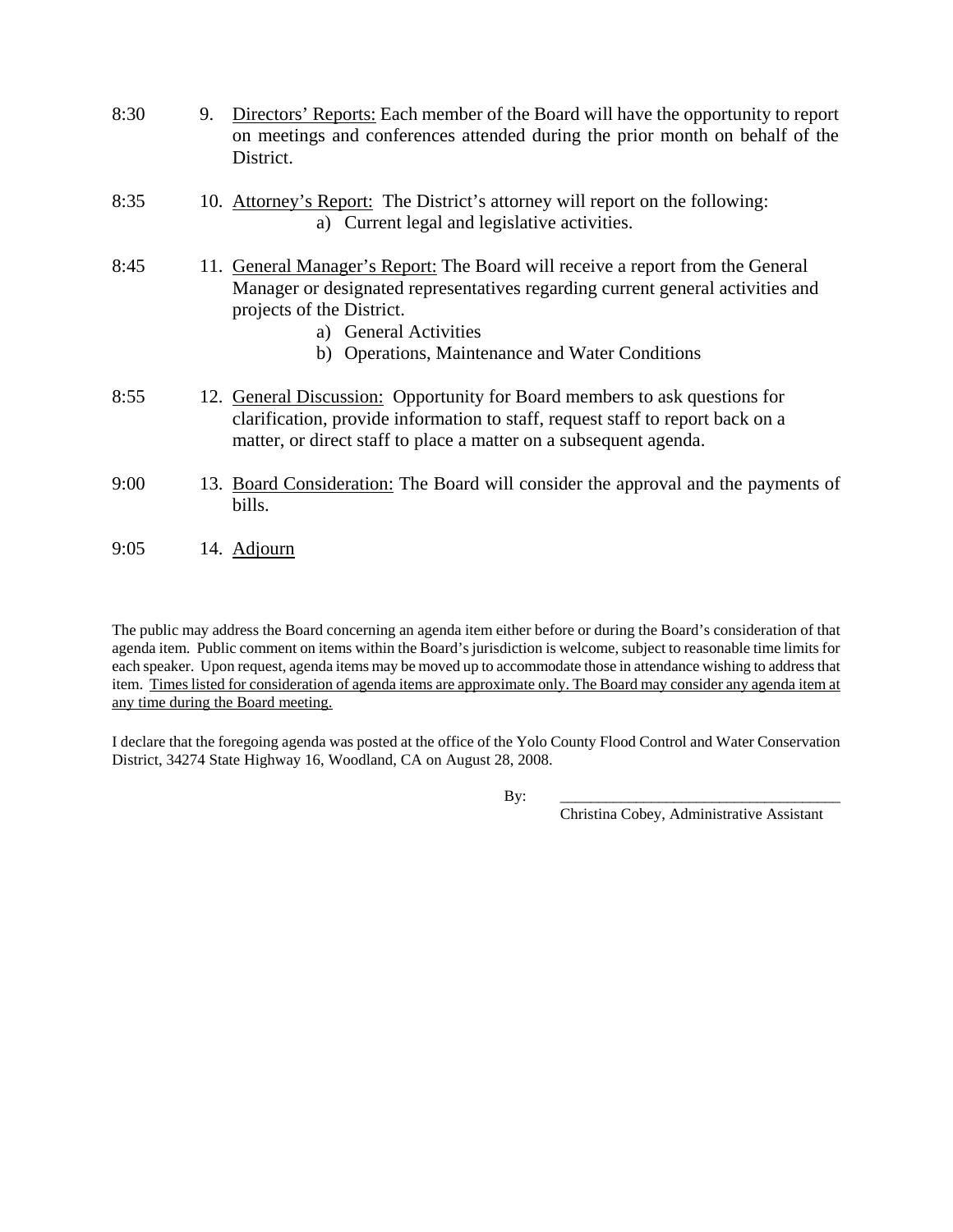

**FLOOD CONTROL & WATER CONSERVATION DISTRICT** 

**BOARD MEETING MINUTES Tuesday, September 2, 2008, 7:00 PM**

**YCFCWCD Offices 34274 State Highway 16 Woodland, CA 95695** 

The regular meeting of the Board of Directors of the Yolo County Flood Control and Water Conservation District (District) was held at 7:00 p.m. on September 2, 2008, at its regular place of business, 34274 State Highway 16, Woodland, California. Chair Vink convened the meeting. In attendance were:

District Board Erik Vink, Chair Ron Tadlock, Vice Chair Ann Brice, Director Jim Mayer, Director Bruce Rominger, Director

District Staff and Consultants Tim O'Halloran, General Manager Christy Barton, Assistant General Manager Mike Horgan, District Engineer Margaret Kralovec, Writer/Editor Max Stevenson, Water Resources Associate Paul Bartkiewicz, Legal Counsel George Sabol, Stantec Consulting, Inc.

Members of the Public Blake Harlan Dave Pratt Don Rominger, Retired YCFC&WCD Director Bob Schneider, Tuleyome Blair Voelz, Chair, Yolo County Resource Conservation District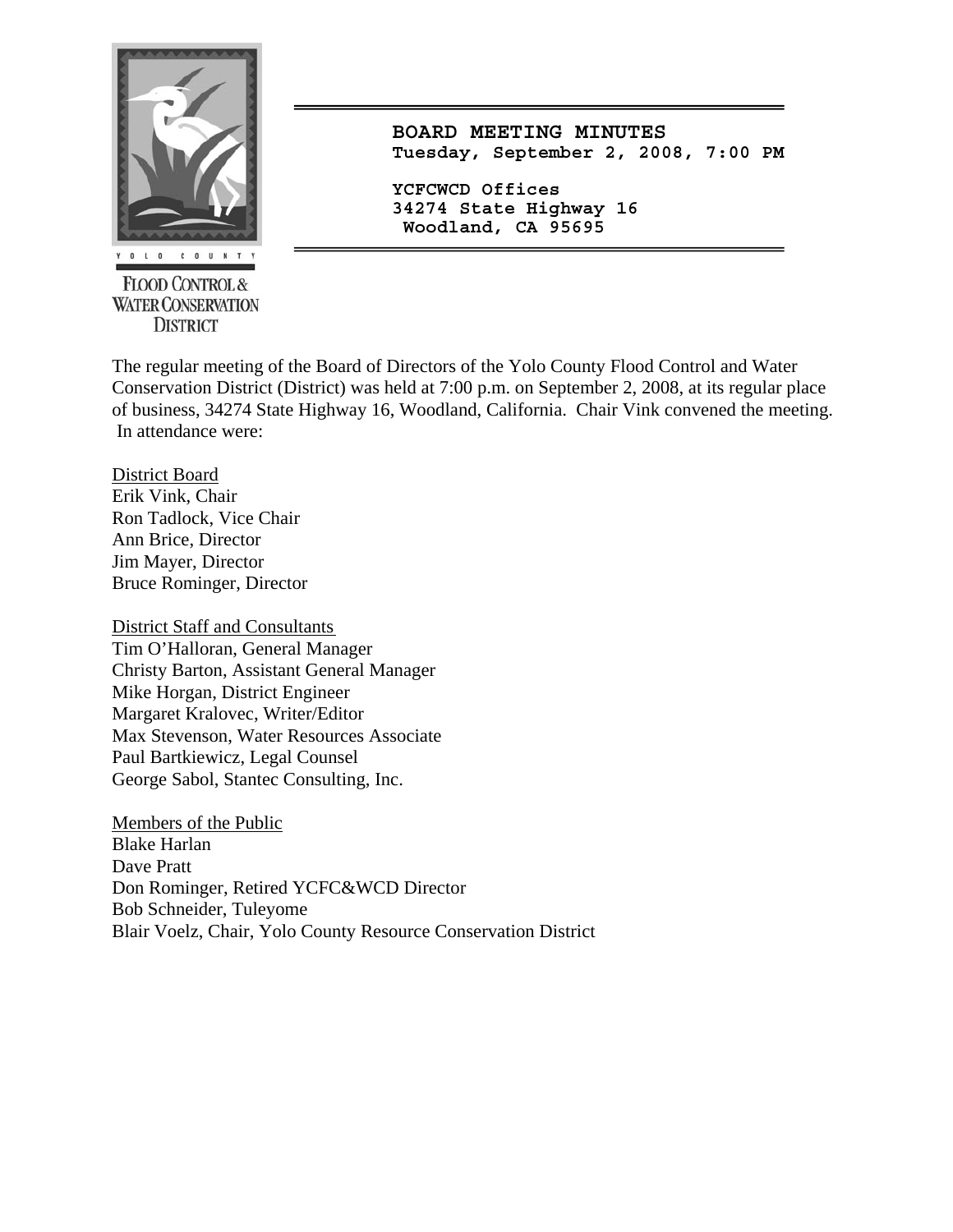#### **1. BOARD CONSIDERATION: Approval of Minutes**

**8.30 M/S/C** approved minutes for the August 5, 2008, Regular Board Meeting as submitted.

#### **2. OPEN FORUM**

No comments were made.

# **3. BOARD CONSIDERATION: Adding Items to the Posted Agenda**

No items.

#### **4. BOARD CONSIDERATION: End of Irrigation Season Issues**

- a. Review of Water Releases From Storage Criteria
- General Manager O'Halloran updated the Board on current levels and governing considerations for water storage levels, including the Solano Decree for Clear Lake, and fishery and Spring Valley requirements for Indian Valley Reservoir. He projected the end of the 2008 irrigation release season to be September 16, 2008, but that projection relies upon as-yet unknown water requests in the coming days.
- b. Application of "Wheeling" Rate for Post-Season Deliveries

 O'Halloran presented challenges of charging a set wheeling rate to farmers who want to use District canals to move their own water after the season ends. According to rates set last May, the District can charge a wheeling rate of up to \$5 a day. Unknowns include the number of people who intend to use the canals to move their water, the percentage of those users who would inform the District, and the amount of staff time involved in the process. Furthermore, a flat rate, while simplest to administer, offers some inherent inequities to users. Blake Harlan proposed that farmers must consider the benefits of moving water against the losses occurring as a result, which may offset those benefits. Don Rominger thought that few users would opt to use the canals for moving their water. Director Mayer suggested the District look at their experience this fall, and consider setting appropriate charges in the future based on that information. O'Halloran stated that because cooperative conjunctive use takes place in an environment of good faith among all water parties, he would support foregoing charging a wheeling charge, Legal Counsel Bartkiewicz indicated that the discussion of wheeling rates satisfied the definition of policy direction and required no motion from the Board to permit O'Halloran to proceed with preparing for off-season canal usage.

#### **5. BOARD UPDATE: Capay Dam Capital Improvement Project**

Stantec Consultant George Sabol reported on progress of the Capay Dam rehabilitation activities. Stantec has considered numerous options for replacing the dam's apron, the most vulnerable problem challenging the integrity of the dam, and has eliminated all but five options for the District's consideration. Remaining options are similar in design, but differ in the kind of concrete used. Rolled, compacted concrete offers a relatively new dam construction material that is quick to install and structurally comparable to the more traditional steel-reinforced structural concrete. Vice Chair Tadlock expressed his confidence in the quality of reinforced structural concrete, and his unfamiliarity with the quality of a rolled, compacted concrete product. Stantec recommends the Board adopt Option 1, but Sabol described each of the five options for consideration. The apron repair must be completed within a narrow construction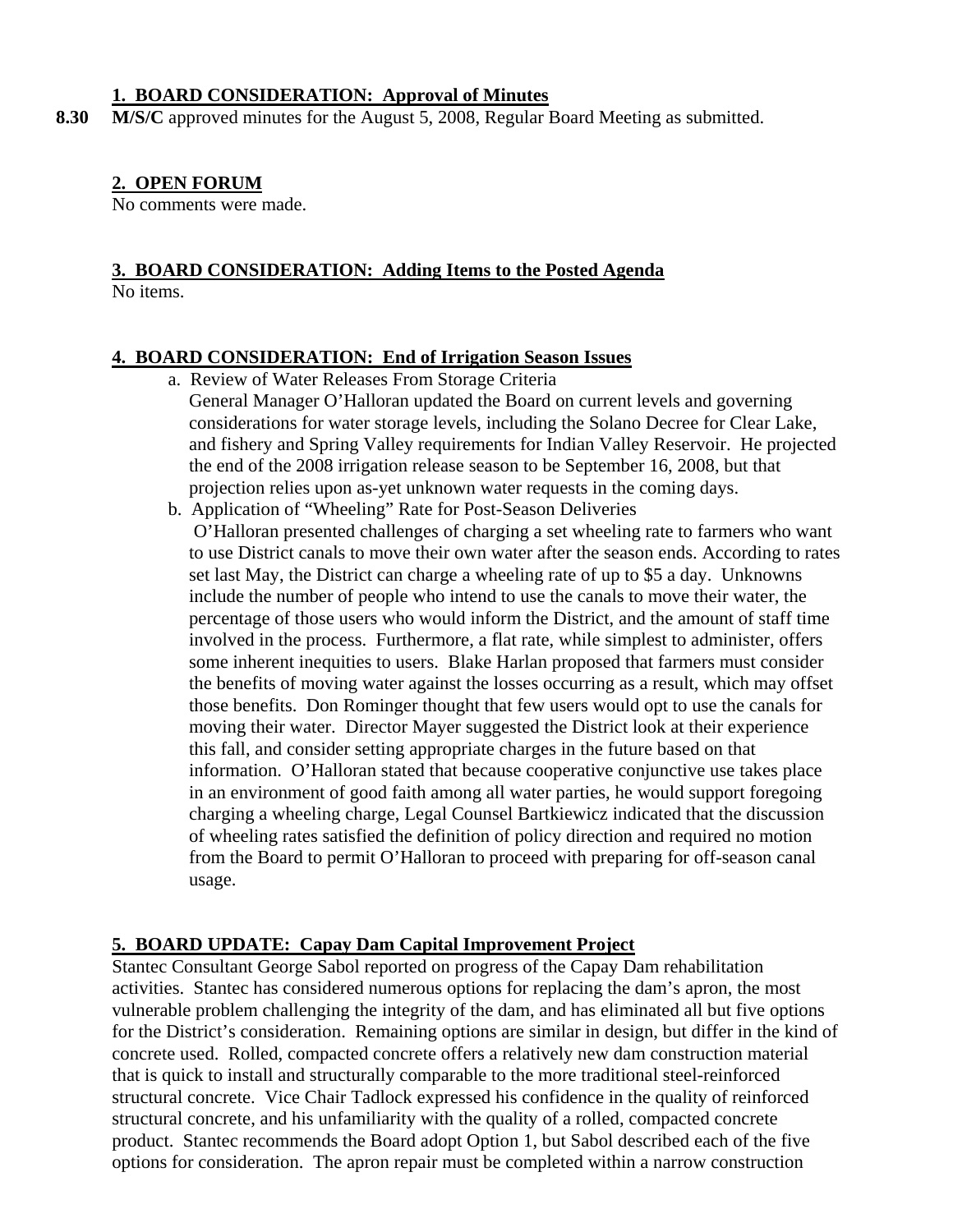window following the irrigation season and preceding the winter rainy season because the water behind the dam must be emptied out. Stantec also recommends that Option 1 be paired with a Grade Control Structure placed downstream, which would consist of a concrete structure that would not extend above the streambed, but which would stop degradation of the bed at the site, and provide a standard by which to measure streambed degradation nearby. The left and right abutment walls show signs of unevenly mixed concrete consistent with construction quality at the time of the dam's construction, and concrete cracks and holes. In spite of visible wear to both walls, Stantec's assessment concludes that the walls are structurally adequate.

Stantec also assessed the feasibility of hydropower using three possible scenarios: year around discharge, non-irrigation season discharge only, and variable discharge throughout the year. Sabol reported their analysis revealed a positive benefit only in the case of a constant yeararound discharge through a Capay Dam hydro plant of more 100-150 cfs, which makes it an impractical option for the District under current circumstances.

As regards future fish passage, Stantec feels that current rehabilitation options under consideration for the Capay Dam would not preclude the installation of a fish passage at a later date should one be desired or required.

On other topics, Sabol reported the need for environmental compliance and permitting on approved work, an easement boundary survey on either side of the dam, and an inspection of the upstream face of the dam and its headworks, scheduled to occur this October.

Sabol indicated that Stantec would be providing a scope of work for developing final design plans and construction management services to the District in the middle of September, 2008, with construction possible for next fall.

## **6. STAFF PRESENTATION: District Goals Review**

General Manager O'Halloran provided an overview of District goals as an introduction for newly appointed Director Mayer, and as a refresher for other Directors in preparation for a possible strategic planning retreat. O'Halloran noted existing conditions related to business transition planning, declining infrastructure, financial sustainability, and outreach, and then reported on District progress or status in each area. He also noted a retrospective of events and initiatives over the last few years that have absorbed the time and attention of District staff. O'Halloran completed his presentation with a look at the District's current focus on drought response, conjunctive use, County water governance, information management, and the rehabilitation of Capay Dam, noting that all aspects of the District's efforts must continue to be evaluated in light of their relevance to the District's purpose, as expressed in its Mission Statement.

Prior to the next Board meeting, O'Halloran and Chair Vink are to work on establishing a Board retreat date in January or February, 2009.

#### **7. BOARD CONSIDERATION: Adoption of Policy Protecting Whistle Blowers**

Assistant General Manager Barton presented proposed wording for a District whistle blower policy that establishes a protected means for employees to bring information to the District's attention. Legal Counsel Bartkiewicz tailored whistle blower policy language for District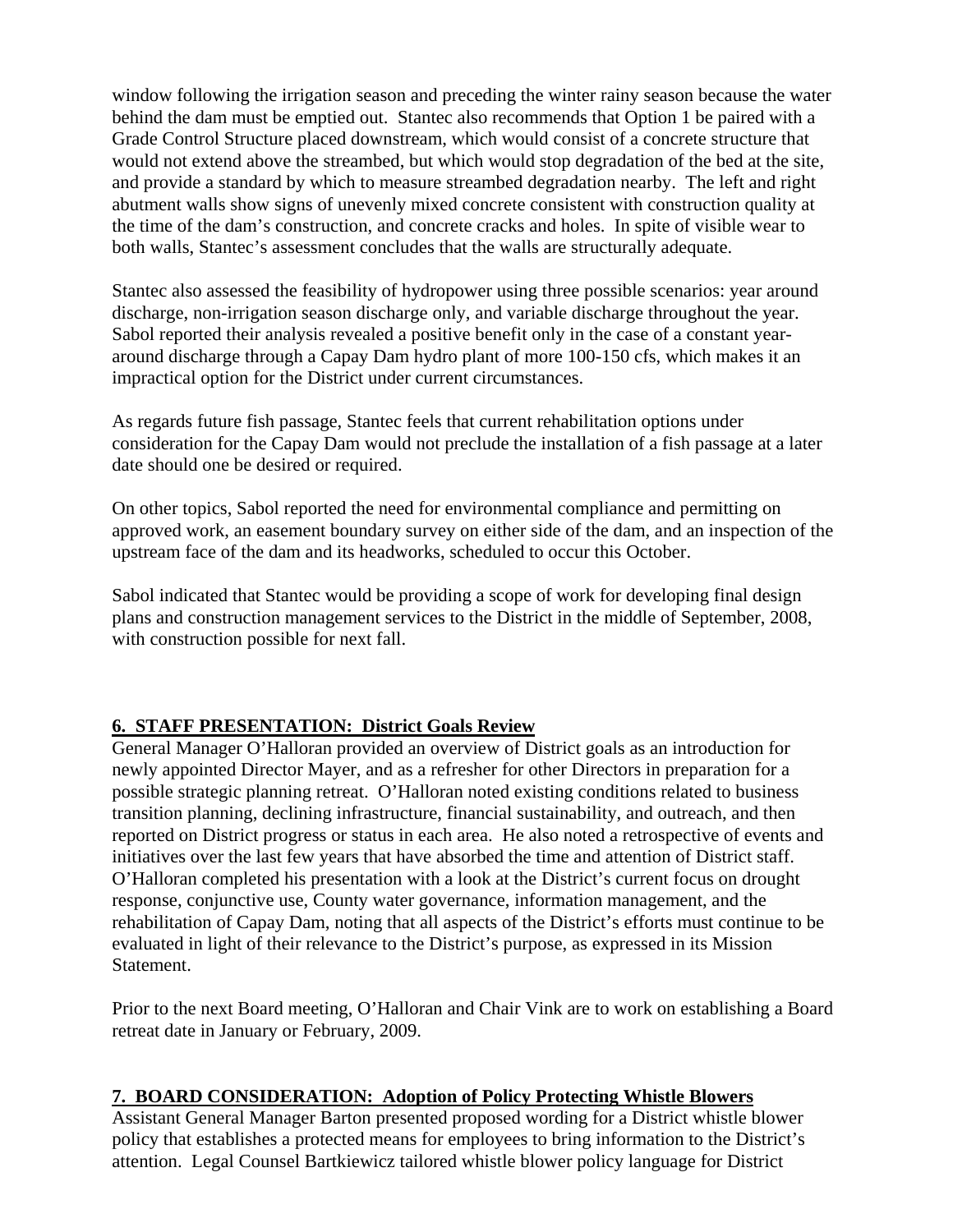adoption. Once adopted, such a policy is to become part of the employee handbook.

**8.31 M/S/C** adoption of policy protecting whistle blowers.

#### **8. BOARD UPDATE: Pilot Groundwater Pump Program Status Report**

General Manager O'Halloran announced that West Yost Consultant deBarruel will be providing a final report with analysis of the 2008 pilot pump program later in the fall. Yolo County Resource Conservation District Director Voelz and O'Halloran agreed to meet to discuss lessons learned and potential for implementing a pump program for Dunnigan Water District.

#### **9. DIRECTORS' REPORTS**

None.

### **10. ATTORNEY'S REPORT**

Legal Counsel Bartkiewicz informed the Board that Assembly Bill 2175, which would have mandated water conservation for agricultural as well as for municipal and industrial uses, failed to pass. Though District income from property taxes has not yet been appropriated to help resolve the State's budget shortfalls, discussions continue and this option remains a possibility. Bartkiewicz noted that Northern California Water Association remains active in Delta issues, and in the development of the Delta Vision report expected to be published in October. While the Delta Vision advisory committee does not have the authority to establish new policies, the legislature is actively considering the implementation of its proposals in a first phase which addresses water quality standards, and a second phase which addresses water rights, including those of upstream users. He also indicated that the proposed Water Bond is not going to make the November ballot.

## **11. GENERAL MANAGER'S REPORT**

a. General Activities

General Manager O'Halloran reported that the District will be restarting 2x2 meetings with the Lake County Board of Supervisors. Director Rominger and Chair Vink will represent the District at the September 2x2, on a date yet to be determined.

b. Operations, Maintenance, and Water Conditions Topic covered in Agenda Item 4.

#### **12. GENERAL DISCUSSION**

General Manager O'Halloran announced that Program Manager Reed had prepared a District booth for the Yolo County Fair, and had earned a blue ribbon for the display.

O'Halloran reminded Board Members of the availability of two tickets per Director to the Yolo Land Trust fundraiser event on Sunday, September 7, 2008.

Director Rominger restated the importance of obtaining a detailed analysis of the pilot pump program in order for the Board to participate with informed decision-making about the future of the program.